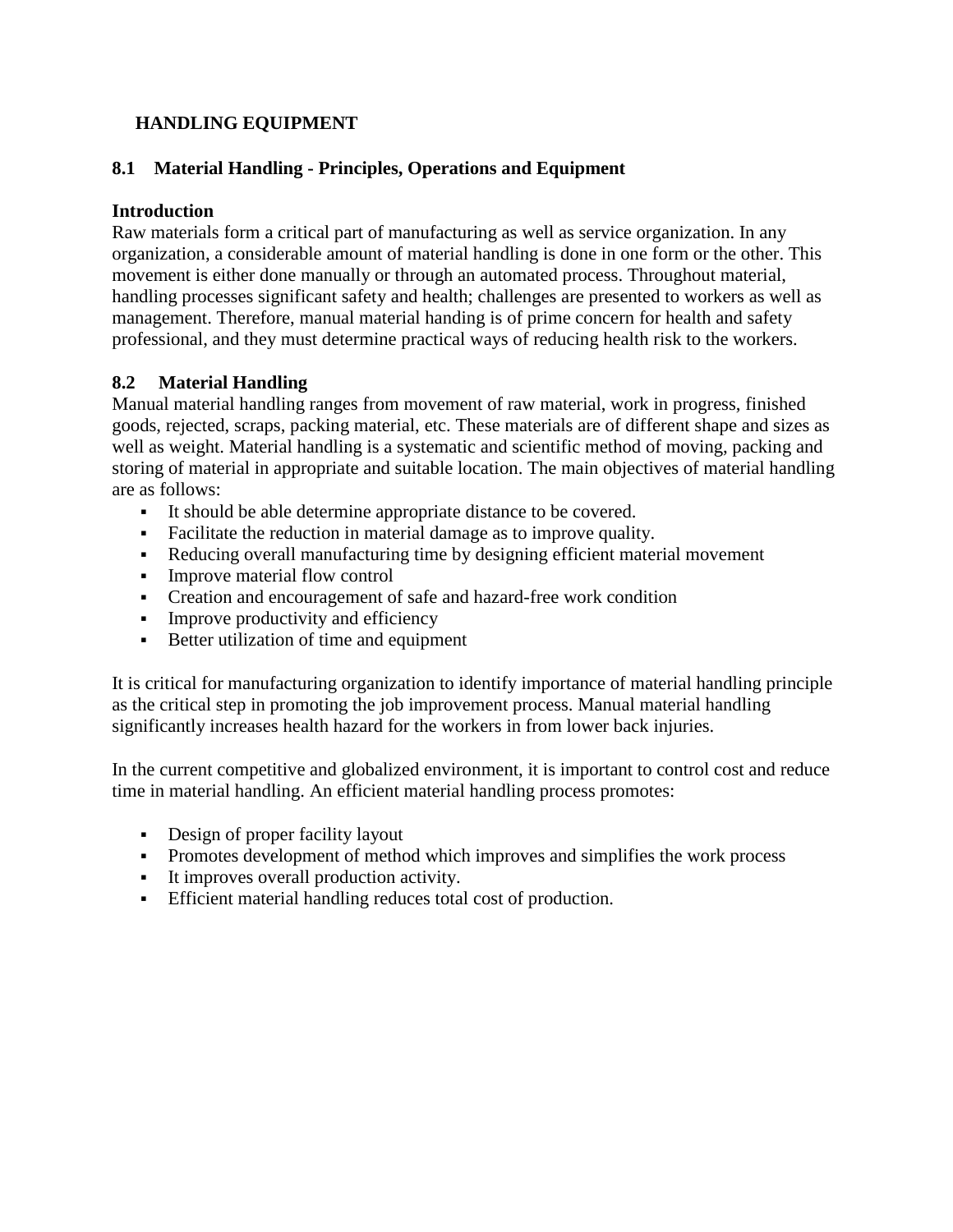# **8.3 PRINCIPLES OF MATERIAL HANDLING**

Material handling principles are as follows:

- **Orientation Principle:** It encourages study of all available system relationships before moving towards preliminary planning. The study includes looking at existing methods, problems, etc.
- **Planning Principle:** It establishes a plan which includes basic requirements, desirable alternates and planning for contingency.
- **Systems Principle:** It integrates handling and storage activities, which is cost effective into integrated system design.
- **Unit Load Principle:** Handle product in a unit load as large as possible
- **Space Utilization Principle:** Encourage effective utilization of all the space available
- **Standardization Principle:** It encourages standardization of handling methods and equipment.
- **Ergonomic Principle:** It recognizes human capabilities and limitation by design effective handling equipment.
- **Energy Principle:** It considers consumption of energy during material handling.
- **Ecology Principle:** It encourages minimum impact upon the environment during material handling.
- **Mechanization Principle:** It encourages mechanization of handling process wherever possible as to encourage efficiency.
- **Flexibility Principle:** Encourages of methods and equipment which are possible to utilize in all types of condition.
- **Simplification Principle:** Encourage simplification of methods and process by removing unnecessary movements
- **Gravity Principle:** Encourages usage of gravity principle in movement of goods.
- **Safety Principle:** Encourages provision for safe handling equipment according to safety rules and regulation
- **Computerization Principle:** Encourages of computerization of material handling and storage systems
- **System Flow Principle:** Encourages integration of data flow with physical material flow
- **Layout Principle:** Encourages preparation of operational sequence of all systems available
- **Cost Principle:** Encourages cost benefit analysis of all solutions available
- **Maintenance Principle:** Encourages preparation of plan for preventive maintenance and scheduled repairs
- **- Obsolescence Principle:** Encourage preparation of equipment policy as to enjoy appropriate economic advantage.

Material handling operations are designed based upon principles as discussed above. Material handling equipment consists of cranes, conveyors and industrial trucks.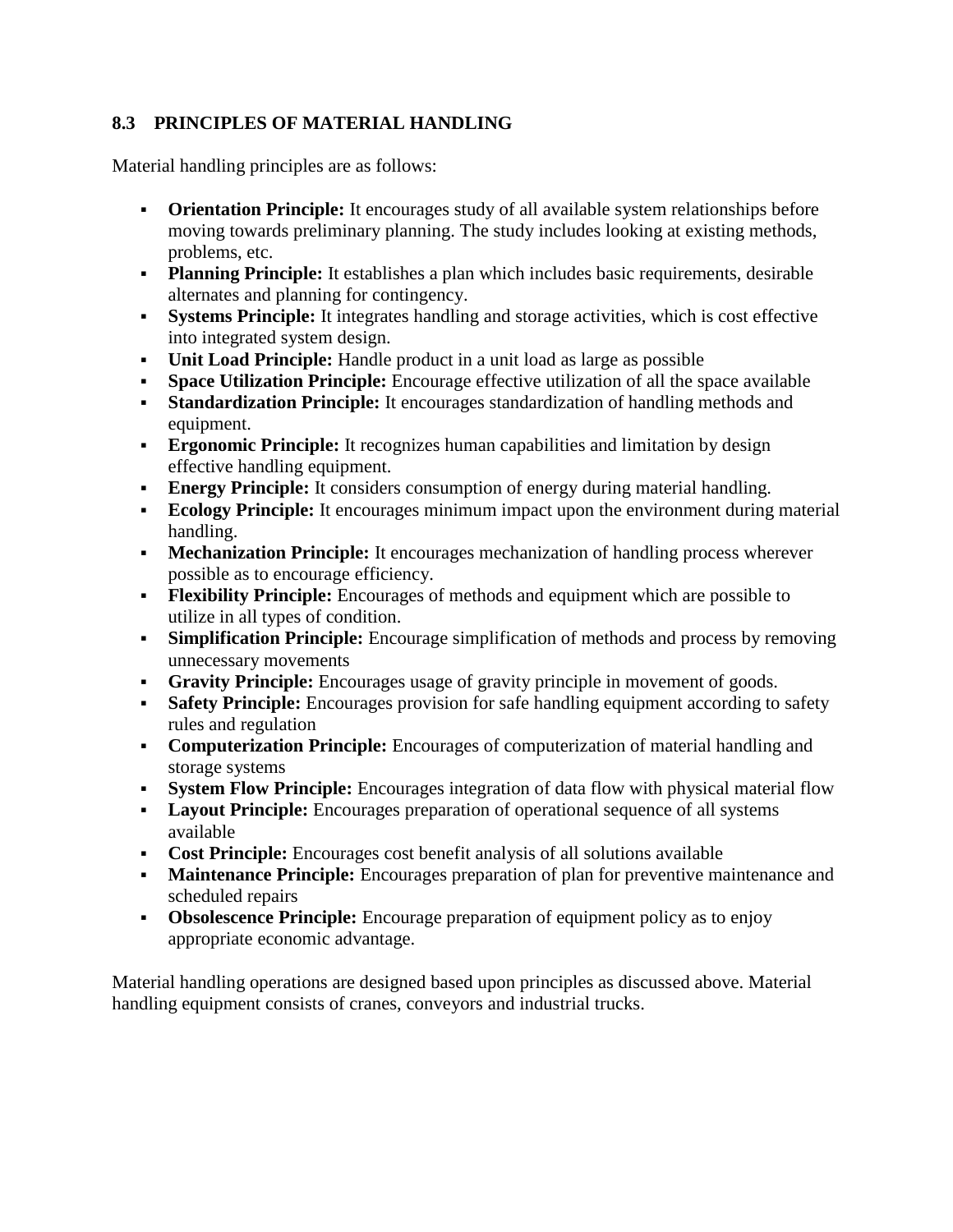### **8.4 DISCUSSION ON TEN MAJOR PRINCIPLES OF MATERIAL HANDLING**

# **(1) PLANNING PRINCIPLE**

All material handling should be the result of a deliberate plan where the needs, performance objectives and functional specification of the proposed methods are completely defined at the outset.

**Definition:** *A plan is a prescribed course of action that is defined in advance of implementation. In its simplest form a material handing plan defines the material (what) and the moves (when and where); together they define the method (how and who).*

#### **Very important points:**

- The plan should be developed in consultation between the planner(s) and all who will use and benefit from the equipment to be employed.
- Success in planning large scale material handling projects generally requires a team approach involving suppliers, consultants when appropriate, and end user specialists from management, engineering, computer and information systems, finance and operations.
- The material handling plan should reflect the strategic objectives of the organization as well as the more immediate needs.
- The plan should document existing methods and problems, physical and economic constraints, and future requirements and goals.
- The plan should promote concurrent engineering of product, process design, process layout, and material handling methods, as opposed to independent and sequential design practices.

# **(2) STANDARDIZATION PRINCIPLE**

Material handling methods, equipment, controls and software should be standardized within the limits of achieving overall performance objectives and without sacrificing needed flexibility, modularity and throughput .anticipation of changing future requirements

**Definition:** *Standardization means less variety and customization in the methods and equipment employed.*

# **Very important points:**

- The planner should select methods and equipment that can perform a variety of tasks under a variety of operating conditions and in
- Standardization applies to sizes of containers and other load forming components as well as operating procedures and equipment.
- Standardization, flexibility and modularity must not be incompatible.
- $\bullet$

# **(3) WORK PRINCIPLE**

Material handling work should be minimized without sacrificing productivity or the level of service required of the operation.

**Definition:** *The measure of work is material handling flow (volume, weight or count per unit of time) multiplied by the distance moved.*

**Very important points:**

• Simplifying processes by reducing, combining, shortening or eliminating unnecessary moves will reduce work.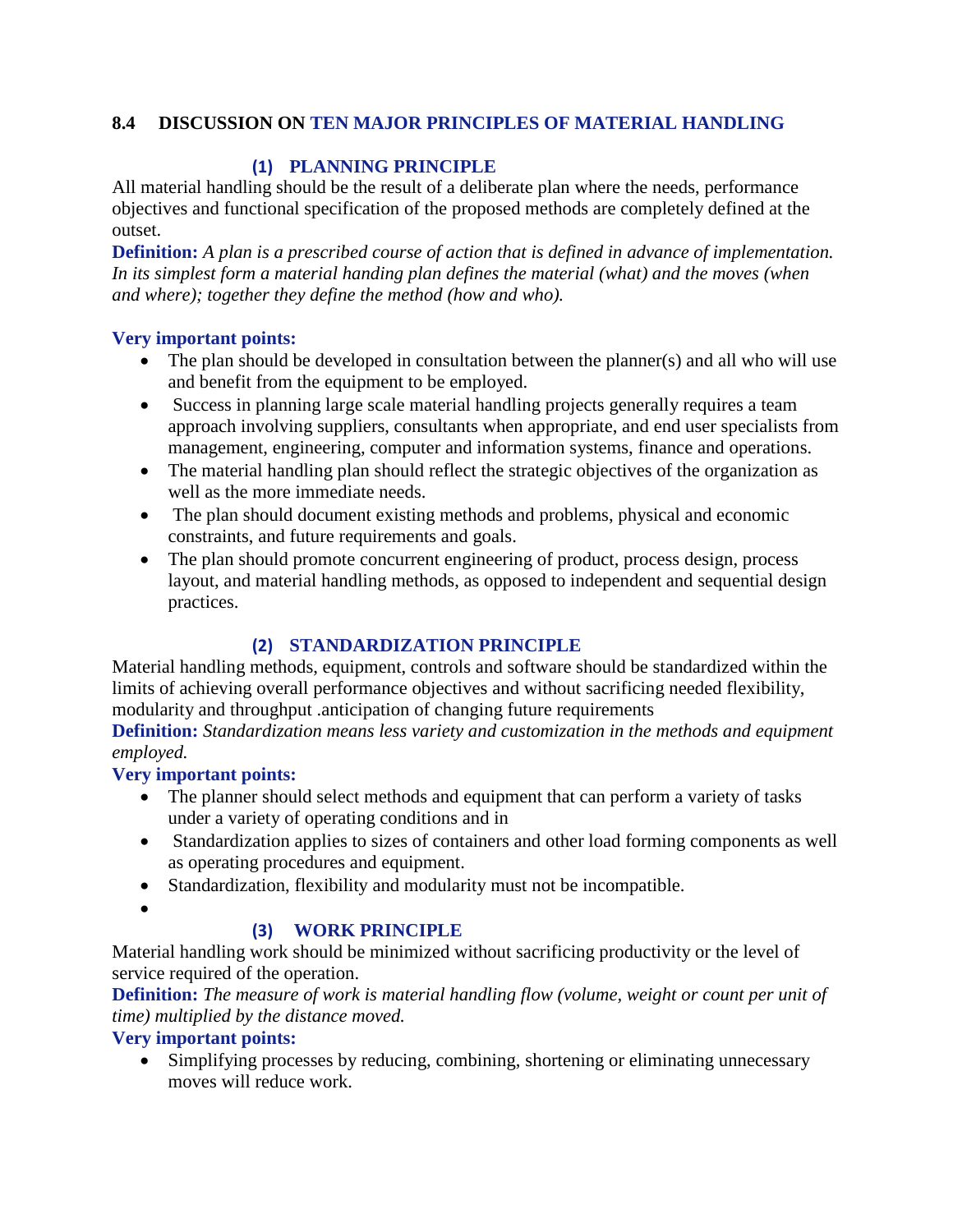- Consider each pickup and set-down, or placing material in and out of storage, as distinct moves and components of the distance moved.
- Process methods, operation sequences and process/equipment layouts should be prepared that support the work minimization objective.
- Where possible, gravity should be used to move materials or to assist in their movement while respecting consideration of safety and the potential for product damage.
- The shortest distance between two points is a straight line.

# **(4) ERGONOMIC PRINCIPLE**

Human capabilities and limitations must be recognized and respected in the design of material handling tasks and equipment to ensure safe and effective operations.

**Definition:** *Ergonomics is the science that seeks to adapt work or working conditions to suit the abilities of the worker.*

#### **Very important points:**

- Equipment should be selected that eliminates repetitive and strenuous manual labor and which effectively interacts with human operators and users.
- The ergonomic principle embraces both physical and mental tasks.
- The material handling workplace and the equipment employed to assist in that work must be designed so they are safe for people

# **(5) UNIT LOAD PRINCIPLE**

Unit loads shall be appropriately sized and configured in a way which achieves the material flow and inventory objectives at each stage in the supply chain.

**Definition:** *A unit load is one that can be stored or moved as a single entity at one time, such as a pallet, container or tote, regardless of the number of individual items that make up the load.* **Very important points:**

- Less effort and work is required to collect and move many individual items as a single load than to move many items one at a time.
- Load size and composition may change as material and product moves through stages of manufacturing and the resulting distribution channels.
- Large unit loads are common both pre and post manufacturing in the form of raw materials and finished goods.
- During manufacturing, smaller unit loads, including as few as one item, yield less inprocess inventory and shorter item throughput times.
- Smaller unit loads are consistent with manufacturing strategies that embrace operating objectives such as flexibility, continuous flow and just-in-time delivery.
- Unit loads composed of a mix of different items are consistent with just-in-time and/or customized supply strategies so long as item selectivity is not compromised.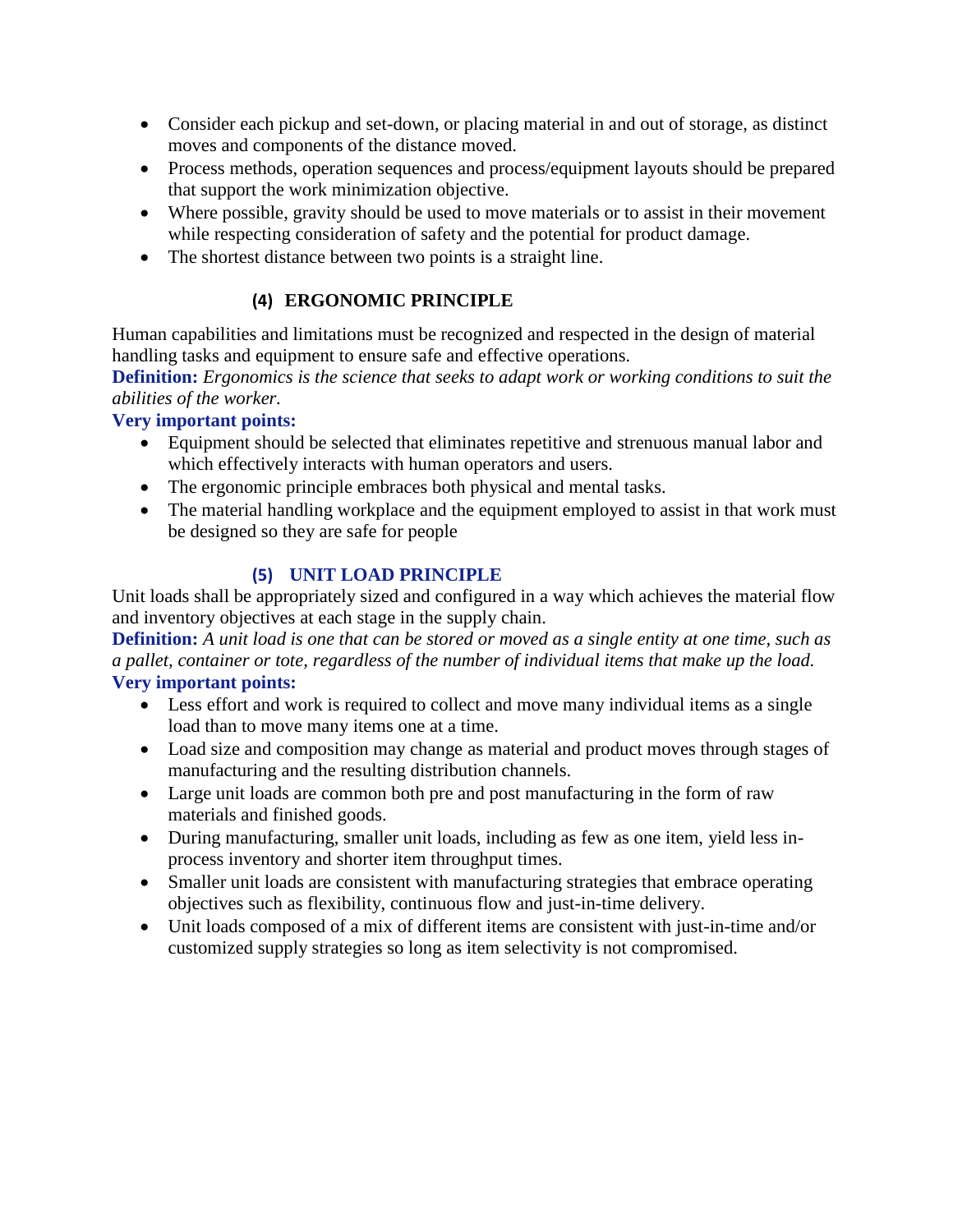### **(6) SPACE UTILIZATION PRINCIPLE**

Effective and efficient use must be made of all available space.

**Definition:** *Space in material handling is three dimensional and therefore is counted as cubic space.*

### **Very important points:**

- In work areas, cluttered and unorganized spaces and blocked aisles should be eliminated.
- In storage areas, the objective of maximizing storage density must be balanced against accessibility and selectivity.
- When transporting loads within a facility the use of overhead space should be considered as an option.

# **(7) SYSTEM PRINCIPLE**

Material movement and storage activities should be fully integrated to form a coordinated, operational system which spans receiving, inspection, storage, production, assembly, packaging, unitizing, order selection, shipping, transportation and the handling of returns.

**Definition:** *A system is a collection of interacting and/or interdependent entities that form a unified whole.*

### **Very important points:**

- Systems integration should encompass the entire supply chain including reverse logistics. It should include suppliers, manufacturers, distributors and customers.
- Inventory levels should be minimized at all stages of production and distribution while respecting considerations of process variability and customer service.
- Information flow and physical material flow should be integrated and treated as concurrent activities
- Methods should be provided for easily identifying materials and products, for determining their location and status within facilities and within the supply chain and for controlling their movement.
- Customer requirements and regarding quantity, quality, and on-time delivery should be met without exception. Consistency and predictability, regarding quantity, quality, and on-time delivery should be met without exception.

# **(8) AUTOMATION PRINCIPLE**

Material handling operations should be mechanized and/or automated where feasible to improve operational efficiency, increase responsiveness, improve consistency and predictabil **Very important points:**

- Pre-existing processes and methods should be simplified and/or re-engineered before any efforts at installing mechanized or automated systems.
- Computerized material handling systems should be considered where appropriate for effective integration of material flow and information management.
- Treat all interface issues as critical to successful automation, including equipment to equipment, equipment to load, equipment to operator, and control communications.
- All items expected to be handled automatically must have features that accommodate mechanized and automated handling.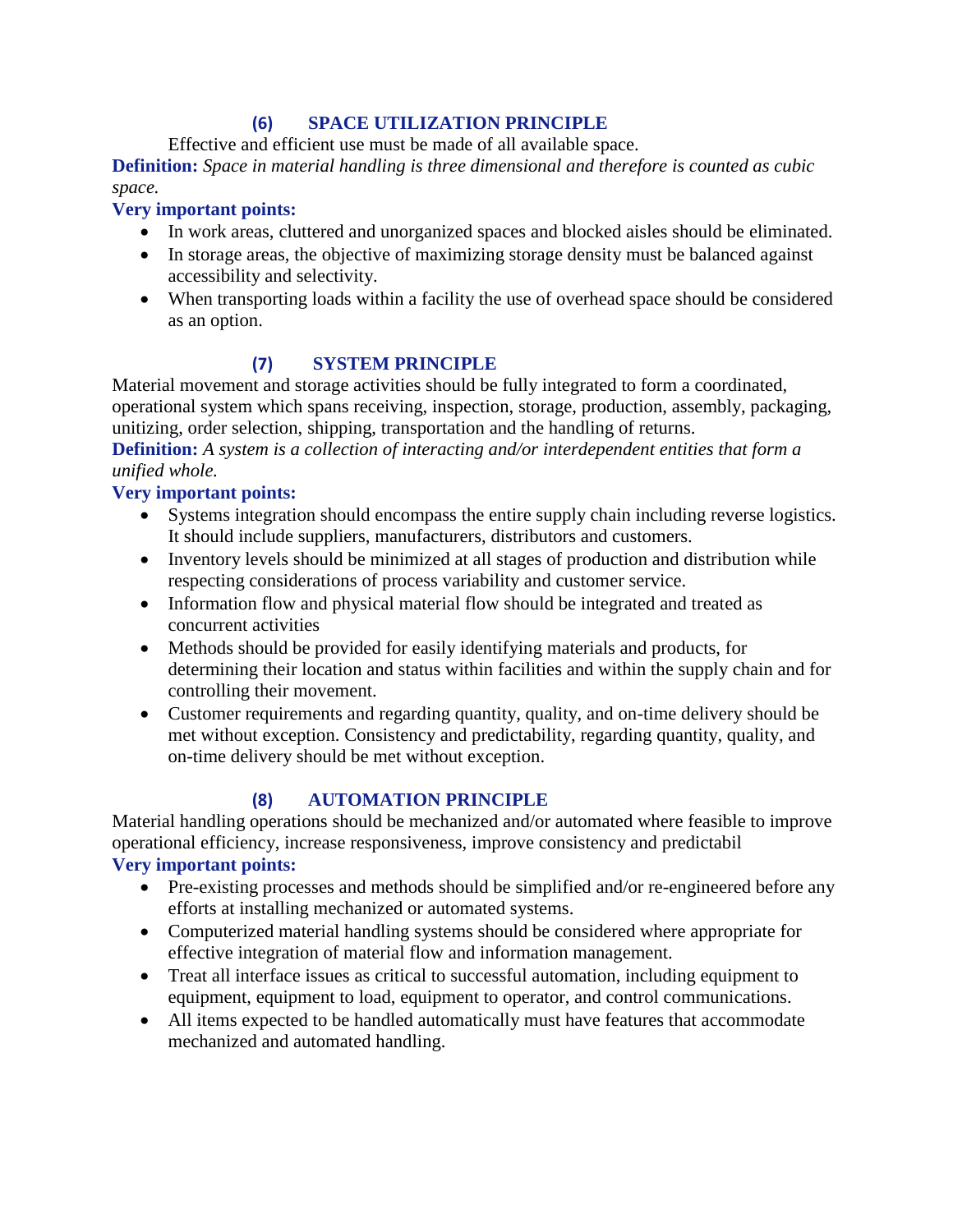#### **(9) ENVIRONMENTAL PRINCIPLE**

Environmental impact and energy consumption should be considered as criteria when designing or selecting alternative equipment and material handling systems.

**Definition:** *Environmental consciousness stems from a desire not to waste natural resources and to predict and eliminate the possible negative effects of our daily actions on the environment.* **Very important points:**

- Containers, pallets and other products used to form and protect unit loads should be designed for reusability when possible and/or biodegradability as appropriate.
- Systems design should accommodate the handling of spent dun age, empty containers and other by-products of material handling.
- Materials specified as hazardous have special needs with regard to spill protection, combustibility and other risks.

# **(10) LIFE CYCLE COST PRINCIPLE**

A thorough economic analysis should account for the entire life cycle of all material handling equipment and resulting systems.

**Definition:** *Life cycle costs include all cash flows that will occur between the time the first dollar*  is spent to plan or procure a new piece of equipment, or to put in place a new method, until that *method and/or equipment is totally replaced.*

### **Very important points:**

- Life cycle costs include capital investment, installation, setup and equipment programming, training, system testing and acceptance, operating (labor, utilities, etc.), maintenance and repair, reuse value, and ultimate disposal.
- A plan for preventive and predictive maintenance should be prepared for the equipment, and the estimated cost of maintenance and spare parts should be included in the economic analysis.
- A long-range plan for replacement of the equipment when it becomes obsolete should be prepared.
- Although measurable cost is a primary factor, it is certainly not the only factor in selecting among alternatives. Other factors of a strategic nature to the organization and which form the basis for competition in the market place should be considered and quantified whenever possible.

# **8.5 Major Equipment Categories**

Old adage (that applies to a lack of MH equipment knowledge): "If the only tool you have is a hammer, it's amazing how quickly all your problems seem to look like nails."

The different types of MH equipment listed can be classified into the following five major categories:

I. *Transport Equipment*. Equipment used to move material from one location to another (e.g., between workplaces, between a loading dock and a storage area, etc.). The major subcategories of transport equipment are conveyors, cranes, and industrial trucks. Material can also be transported manually using no equipment.

II. *Positioning Equipment*. Equipment used to handle material at a single location (e.g., to feed and/or manipulate materials so that are in the correct position for subsequent handling, machining, transport, or storage). Unlike transport equipment, positioning equipment is usually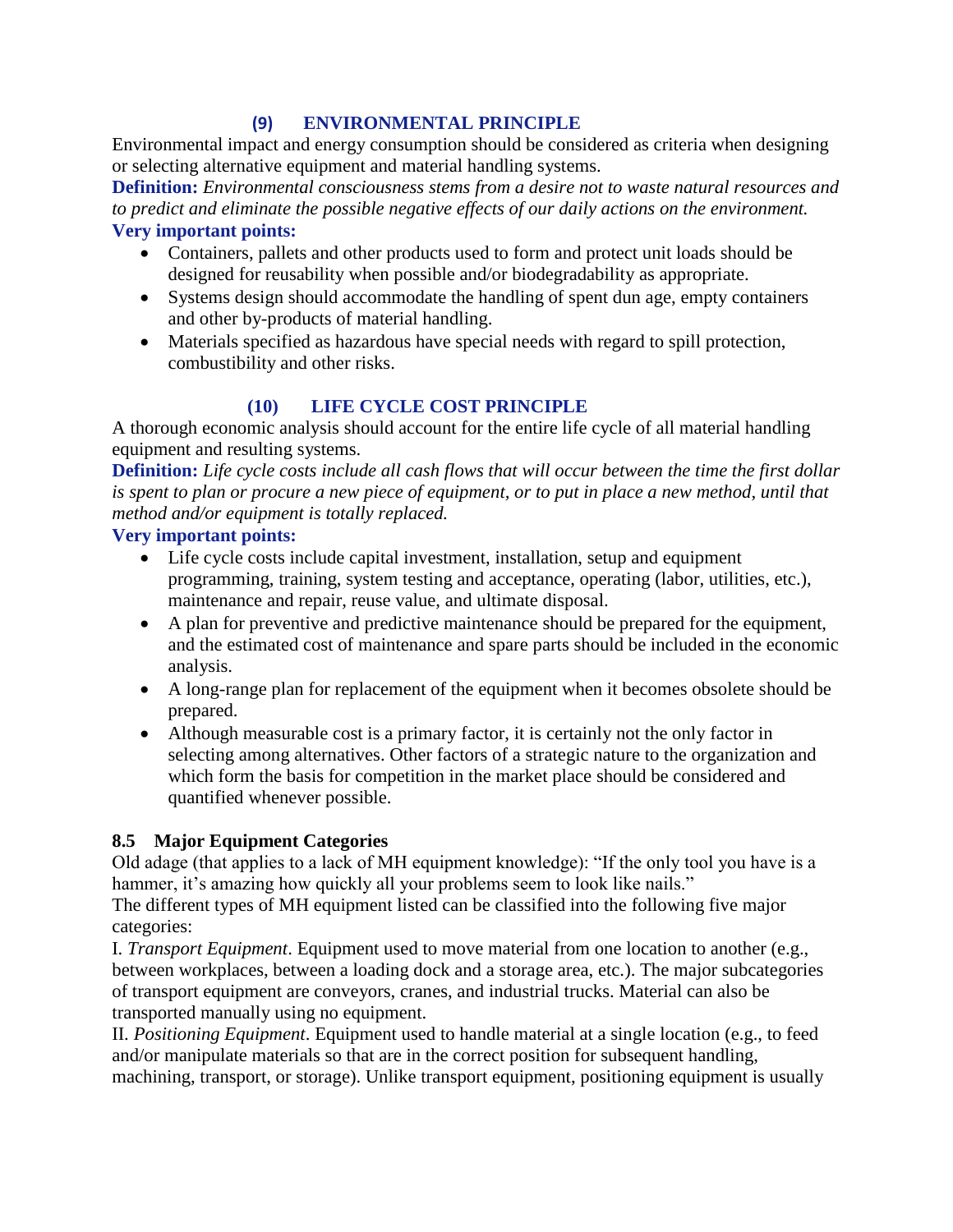used for handling at a single workplace. Material can also be positioned manually using no equipment.

III. *Unit Load Formation Equipment*. Equipment used to restrict materials so that they maintain their integrity when handled a single load during transport and for storage. If materials are selfrestraining (e.g., a single part or interlocking parts), then they can be formed into a unit load with no equipment.

IV. *Storage Equipment*. Equipment used for holding or buffering materials over a period of time. Some storage equipment may include the transport of materials (e.g., the S/R machines of an AS/RS, or storage carousels). If materials are block stacked directly on the floor, then no storage equipment is required.

V. *Identification and Control Equipment*. Equipment used to collect and communicate the information that is used to coordinate the flow of materials within a facility and between a facility and its suppliers and customers. The identification of materials and associated control can be performed manually with no specialized equipment.

### **1. Load Formation Equipment**

Unit load formation equipment is used to restrict materials so that they maintain their integrity when handled a single load during transport and for storage. If materials are self-restraining (e.g., a single part or interlocking parts), then they can be formed into a unit load with no equipment.

### **2. Self-restraining (no equipment)**

One or more items that can maintain their integrity when handled as a single item (e.g., a single part or interlocking parts)

# **3. Pallets**

Platform with enough clearance beneath its top surface (or face) to enable the insertion of forks for subsequent lifting purposes

Materials: Wood (most common), paper, plastic, rubber, and metal Size of pallet is specified by its depth (i.e., length of its stringers or stringer boards) and its width(i.e., length its deck boards)—pallet height (typically 5 in.) is usually not specified.

Orientation of stringers relative to deck boards of pallet is specified by always listing its depth first and width last: *Depth* (stringer length)  $\times$  *Width* (deck board length)

 $48 \times 40$  in. pallet is most popular in the US (27% of all pallets—no other size over 5%) because its compatibility with railcar and truck trailer dimensions; e.g., the GMA (Grocery Manufacturers of America) pallet is four-way and made of hardwood  $1200 \times 800$  mm "Euro-Pallet" is the standard pallet in Europe Single-face pallets are sometimes referred to as "skids"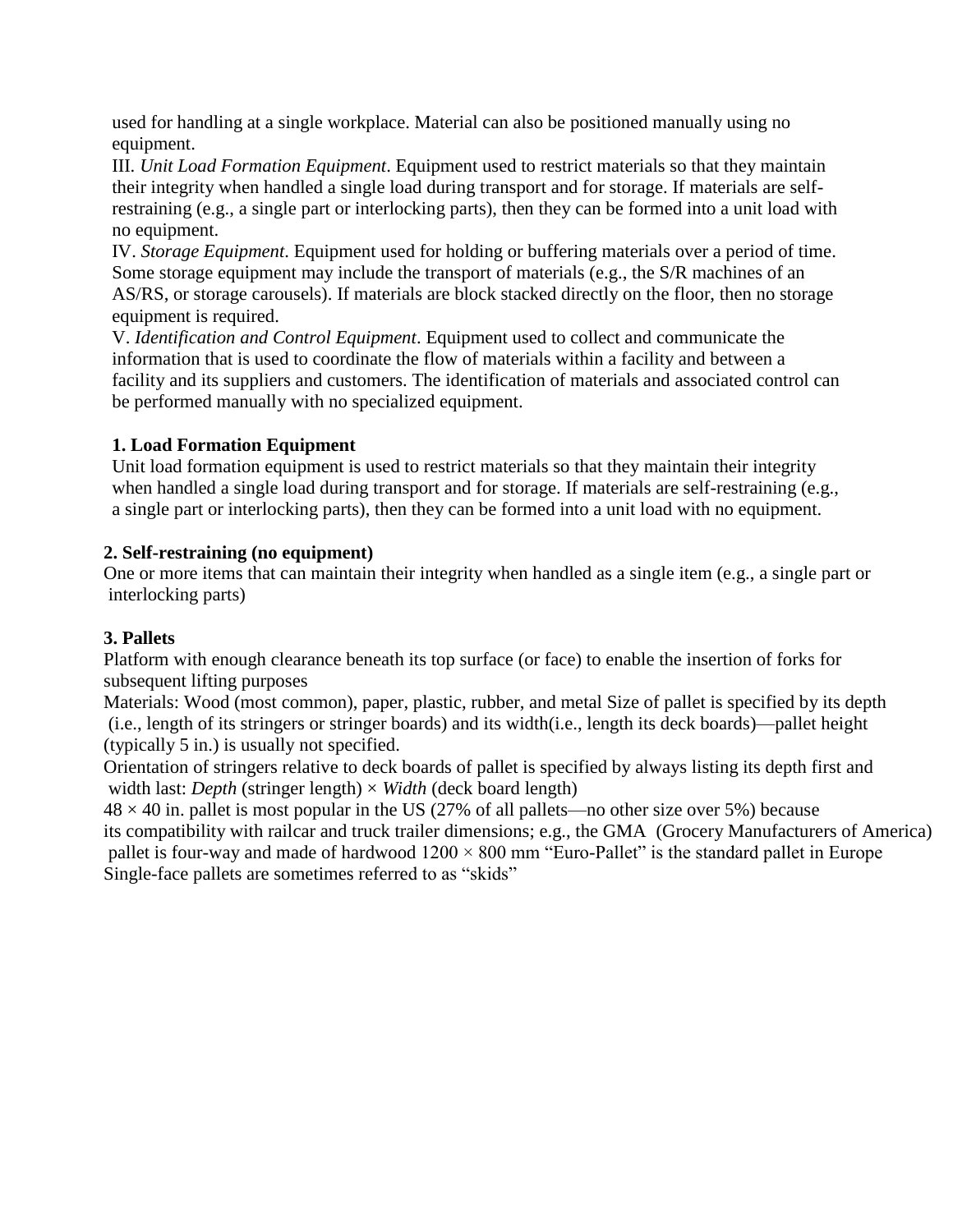

Fig. 8 Pallet

#### **4. Skids**

Platform (typically metal) with enough clearance beneath its top surface to enable a platform truck to move underneath for subsequent lifting purposes

Forks can also be used to handle skids since the clearance of a skid is greater than that of a pallet Compared to a pallet, a skid is usually used for heavier loads and when stacking is not required A metal skid can lift heavier loads than an equal-weight metal pallet because it enables a platform truck to be used for the lifting, with the platform providing a greater lifting surface to support the skid as compared to the forks used to support the pallet



Fig. 9 Skid

#### **5. Slip-sheets**

Thick piece of paper, corrugated fiber, or plastic upon which a load is placed Handling method: tabs on the sheet are grabbed by a special push/pull lift truck attachment

Advantages: usually used in place of a pallet for long-distance shipping because their cost

is 10–30% of pallet costs and their weight and volume is 1–5% of a pallet

Disadvantages: slower handling as compared to pallets; greater load damage within the facility; special lift truck attachment reduces the vehicle's load capacity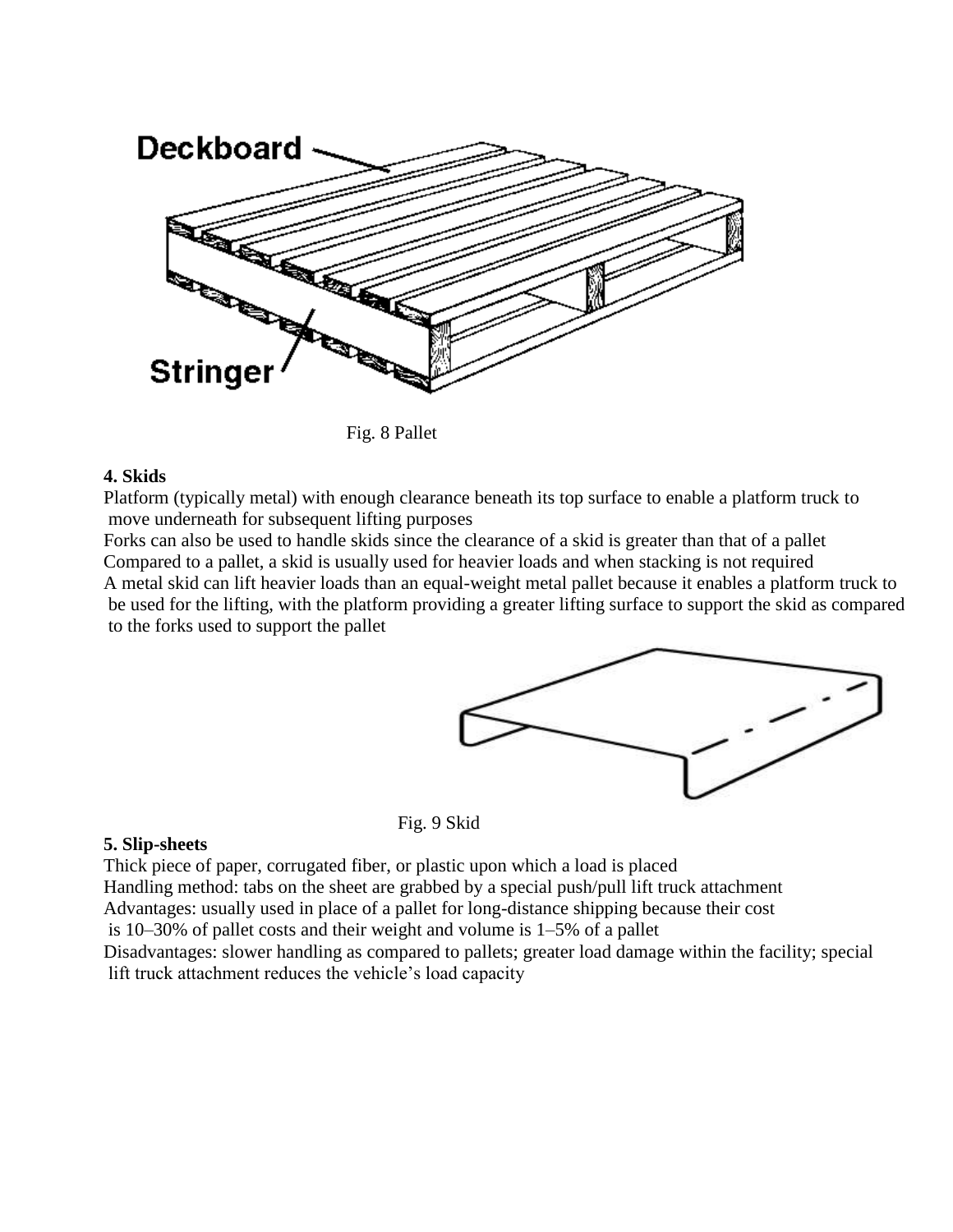

Fig. 10 Slip - Sheet

#### **6. Tote pans**

Reusable container used to unitize and protect loose discrete items

Typically used for in-process handling

Returnable totes provide alternative to cartons for distribution

Can be nested for compact storage when not in use



 **Fig. 11 Tote pan**

#### **6. Pallet/skid boxes**

Reusable containers used to unitize and protect loose items for fork/platform truck handling Pallet box sometimes referred to as a "bin

#### **7. Cartons**

Disposable container used to unitize and protect loose discrete items. Typically used for distribution. Dimensions always specified as sequence: *Length* × *Width* × *Depth*, where length is the larger, and width is the smaller, of the two dimension of the open face of the carton, and depth is the distance perpendicular to the length and width